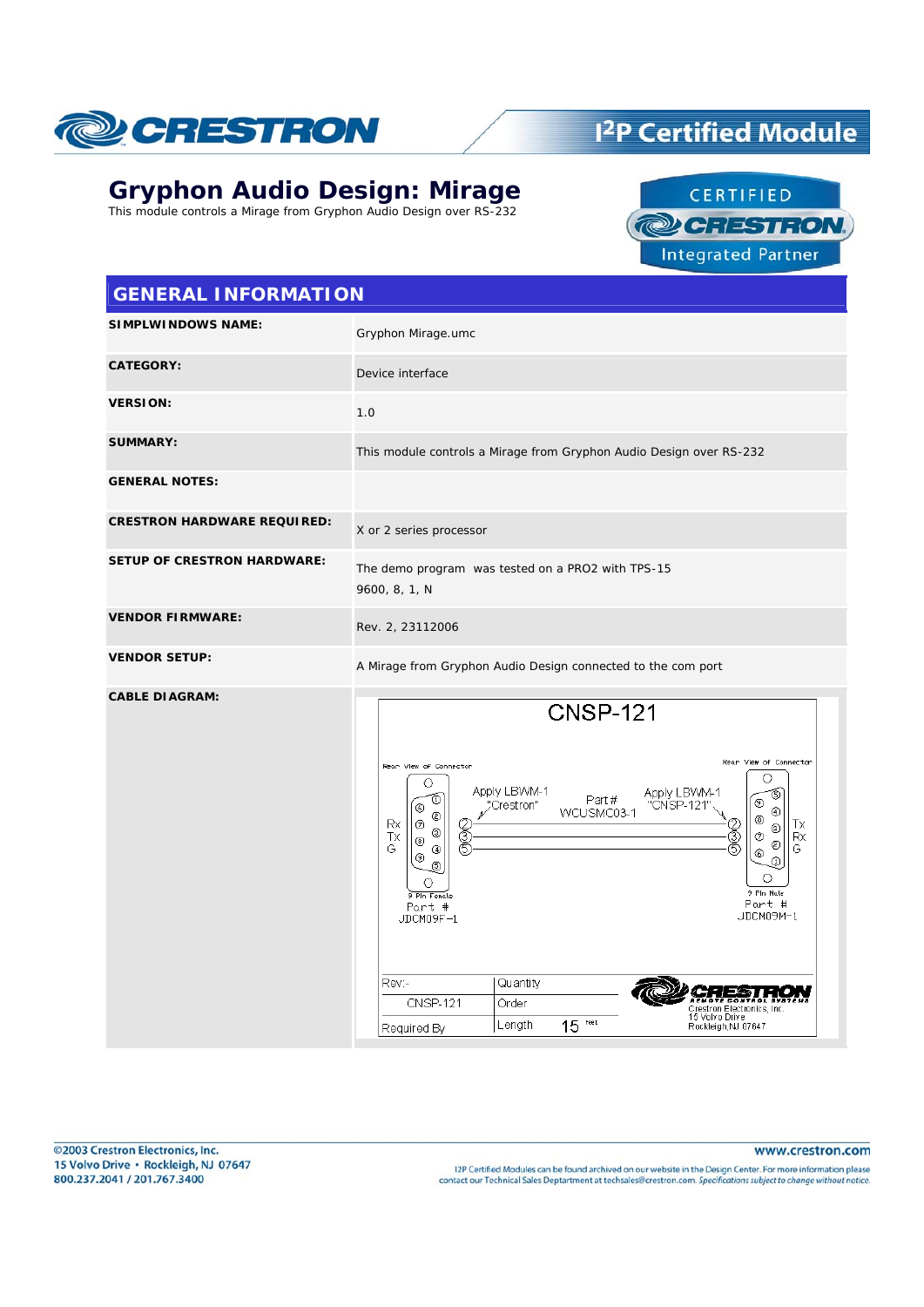

## <sup>12</sup>P Certified Module



| <b>CONTROL:</b>     |                |                                             |
|---------------------|----------------|---------------------------------------------|
| UNIT_ON_OFF         | D              | Pulse to toggle the unit ON/STANDBY         |
| MUTE_ON_OFF         | D              | Pulse to toggle the mute status of the unit |
| MONITOR_ON_OFF      | D              | Pulse to toggle the monitor ON/OFF          |
| INPUT_UP            | D              | Pulse to increase the input by one          |
| <b>INPUT_DOWN</b>   | D              | Pulse to decrease the input by one          |
| VOLUME_UP           | D              | Pulse to increase the volume by one         |
| <b>VOLUME_DOWN</b>  | D              | Pulse to decrease the volume by one         |
| <b>BALANCE_UP</b>   | D              | Pulse to increase the balance by one        |
| <b>BALANCE_DOWN</b> | D              | Pulse to decrease the volume by one         |
| <b>Rx</b>           | S              | To be connected to the Rx of the com port   |
| <b>FEEDBACK:</b>    |                |                                             |
| UNIT_ON_OFF_FB      | D              | High when the unit is ON                    |
| MUTE_ON_OFF_FB      | D              | High when the unit is MUTED                 |
| MONITOR_ON_OFF_FB   | D              | High when the monitor is ON                 |
| INPUT_FB            | A              | The currently selected scene (1d-5d)        |
| INPUTNAME_FB        | S              | The name of the currently selected scene    |
| <b>VOLUME_FB</b>    | $\overline{A}$ | The current volume (0d-20d)                 |
| <b>BALANCE_FB</b>   | Α              | The current balance (0d-12d)                |
| Tx                  | S              | To be connected to the Tx of the com port   |

12P Certified Modules can be found archived on our website in the Design Center. For more information please<br>contact our Technical Sales Deptartment at techsales@crestron.com. Specifications subject to change without notic

www.crestron.com